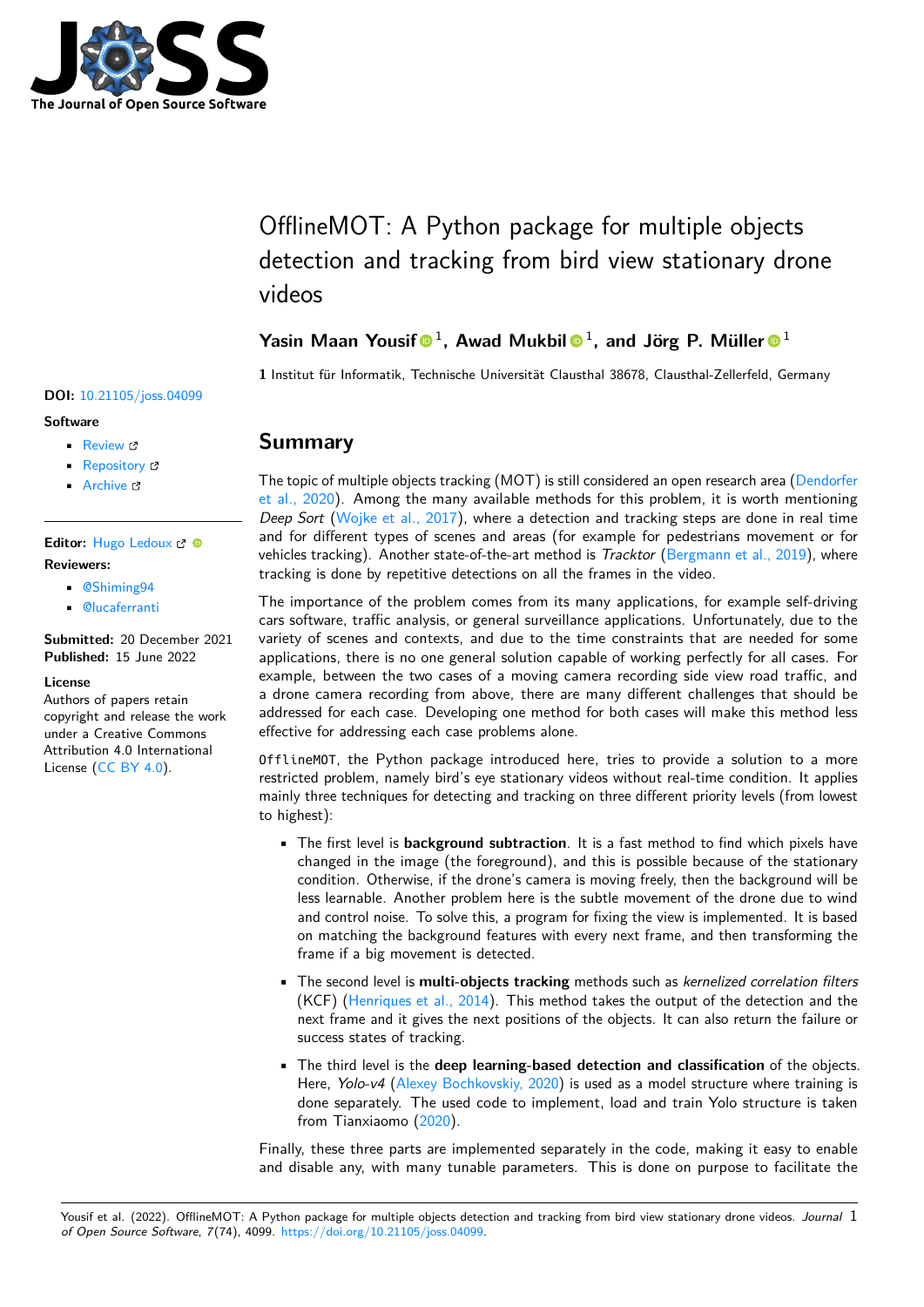

processing on any new video with different settings by changing only a few parameters.

<span id="page-1-0"></span>The pseudo code in [Figure 1](#page-1-0) illustrates the main workflow implemented in this project.

| Algorithm 1: OfflineMOT workflow                                            |  |  |
|-----------------------------------------------------------------------------|--|--|
| Input: The top view video                                                   |  |  |
| <b>Output:</b> The tracked objects trajectory data in a text file           |  |  |
| Initialization of parameters;                                               |  |  |
| for every frame do                                                          |  |  |
| Fix the frame in relation to a reference frame;                             |  |  |
| Do background subtraction;                                                  |  |  |
| Track all the objects;                                                      |  |  |
| for All the objects do                                                      |  |  |
| if the tracking fails then                                                  |  |  |
| Try to track with a detection step                                          |  |  |
| end                                                                         |  |  |
| track with background subtraction step                                      |  |  |
| end                                                                         |  |  |
| Add the new objects from the background subtraction to the candidates list; |  |  |
| if Frames count is divisible by $N$ then                                    |  |  |
| Do detection with Yolo;                                                     |  |  |
| for all the objects and candidates do                                       |  |  |
| match the object with the detection;                                        |  |  |
| transfer the candidate to confirmed objects if detected;                    |  |  |
| end                                                                         |  |  |
| end                                                                         |  |  |
| for all the objects do                                                      |  |  |
| if an object is tracked under a percentage from its history then            |  |  |
| Remove Object;                                                              |  |  |
| end                                                                         |  |  |
| if an object is overlapping with another above a threshold then             |  |  |
| Remove Object;                                                              |  |  |
| end                                                                         |  |  |
| end                                                                         |  |  |
| Draw all the objects on the current frame and show it;                      |  |  |
| end                                                                         |  |  |
| Save all the successfully tracked objects to a text file;                   |  |  |

Figure 1: The general workflow of the method.

## **Statement of need**

The specific case for extracting trajectories from top view, stationary traffic videos (for pedestrians, cyclists, and vehicles) lacks targeted open source solutions in the literature. Therefore, the development of this package is directed towards helping researchers in the field of traffic analysis or any other fields where trajectories of moving objects are needed.

With the help of this package, the extraction of trajectories from a cyclists' behaviour dataset in TU Clausthal will be done. The package has proved its ability of producing very accurate results for different scenes and conditions in these videos. The dataset itself will be published later.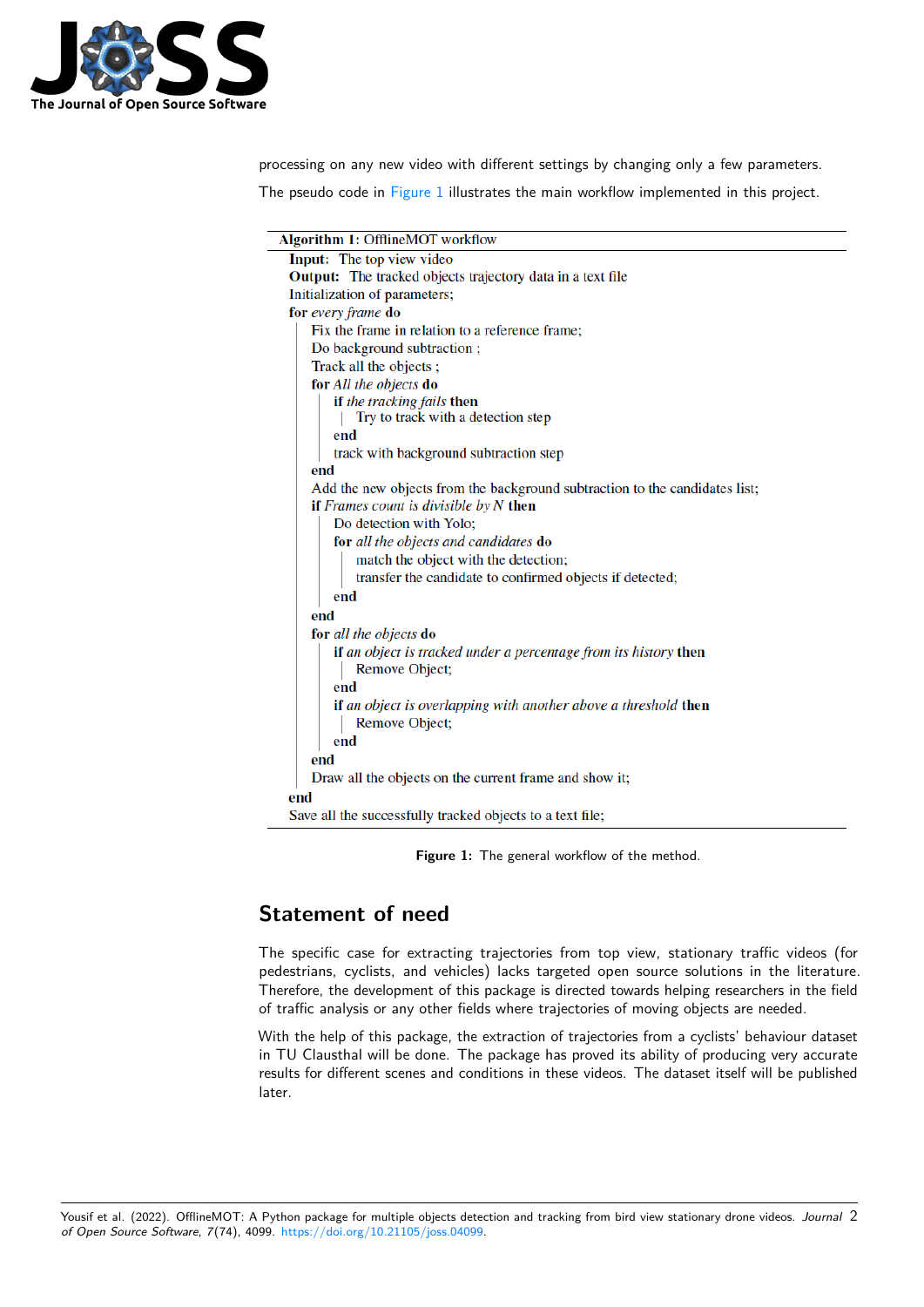

# **Parameters Tuning Procedure**

In order to run the program on a new video, optimally all the parameters should be tuned for all the tracking and detection modules, starting from the basic operations of general settings and background subtraction and ending with detection and post processing operations.

All these parameters can be changed, and saved through the command line. If a suitable set of parameters are found, then it can be saved for later usage to a .ini file.

cfg = offlinemot.config.configs() *# load previous set by passing its file.*  $\text{cfg['detect\_every_N'] = 5}$ 

In the following table, the most important parameters are listed along with how to tune them for a new video.

| <b>Tracking and</b><br><b>Detection</b><br>Module | <b>The Parameter</b>                            | <b>The Function</b>                                                                                                                                                                           |
|---------------------------------------------------|-------------------------------------------------|-----------------------------------------------------------------------------------------------------------------------------------------------------------------------------------------------|
| General<br>Settings                               | detect_every_N                                  | The frame rate in which the detection is performed.<br>Higher values make the processing faster but mistakes become more<br>probable. For optimal accuracy: 1                                 |
|                                                   | missing thresh                                  | The threshold for deleting a tracked object if its fail-to-success tracking<br>ratio is lower than this number.<br>If the objects are deleted fast consider decreasing this number            |
|                                                   | colors map                                      | It is a list of RGB colors to annotate tracked objects based on class.<br>Define your object classes ids and set a color for each of them there<br>starting from object: 1                    |
| Background<br>Subtraction                         | bgs shadows                                     | Set to True in case your video has strong shadows.                                                                                                                                            |
|                                                   | bgs_min_area                                    | Set to 90% of the smallest object area to be tracked.                                                                                                                                         |
| <b>View Fixing</b>                                | do fix                                          | If your video has some fast moves that wil disturb the tracking, then set to<br>True                                                                                                          |
| Detection                                         | model name<br>model config<br>classes file name | These three parameters are to be loaded when you train Yolo on your own<br>dataset.<br>They are respectively for the model file path, configuration file path and<br>classes names file path. |
|                                                   | detection thresh                                | It is the minimum threshold for the detection probability.<br>If you want more detections but with higher false positive rate, you may<br>set it to lower values.                             |
|                                                   | dist thresh                                     | The distance threshold to assign a detection to a tracked object                                                                                                                              |
|                                                   | size thresh                                     | The minimum threshold of size difference between a detection and<br>assigned tracked object                                                                                                   |
| Filtering and<br>Smoothing                        | overlap thresh                                  | The maximum intersection to object's area ratio between two objects to<br>delete the first object                                                                                             |
|                                                   | do smooth                                       | A Boolean to determine whether to smooth trajectories or not                                                                                                                                  |
|                                                   | save out video                                  | Whether to save the output annotated video or not                                                                                                                                             |

**Figure 2:** Important parameters to tune in config.py